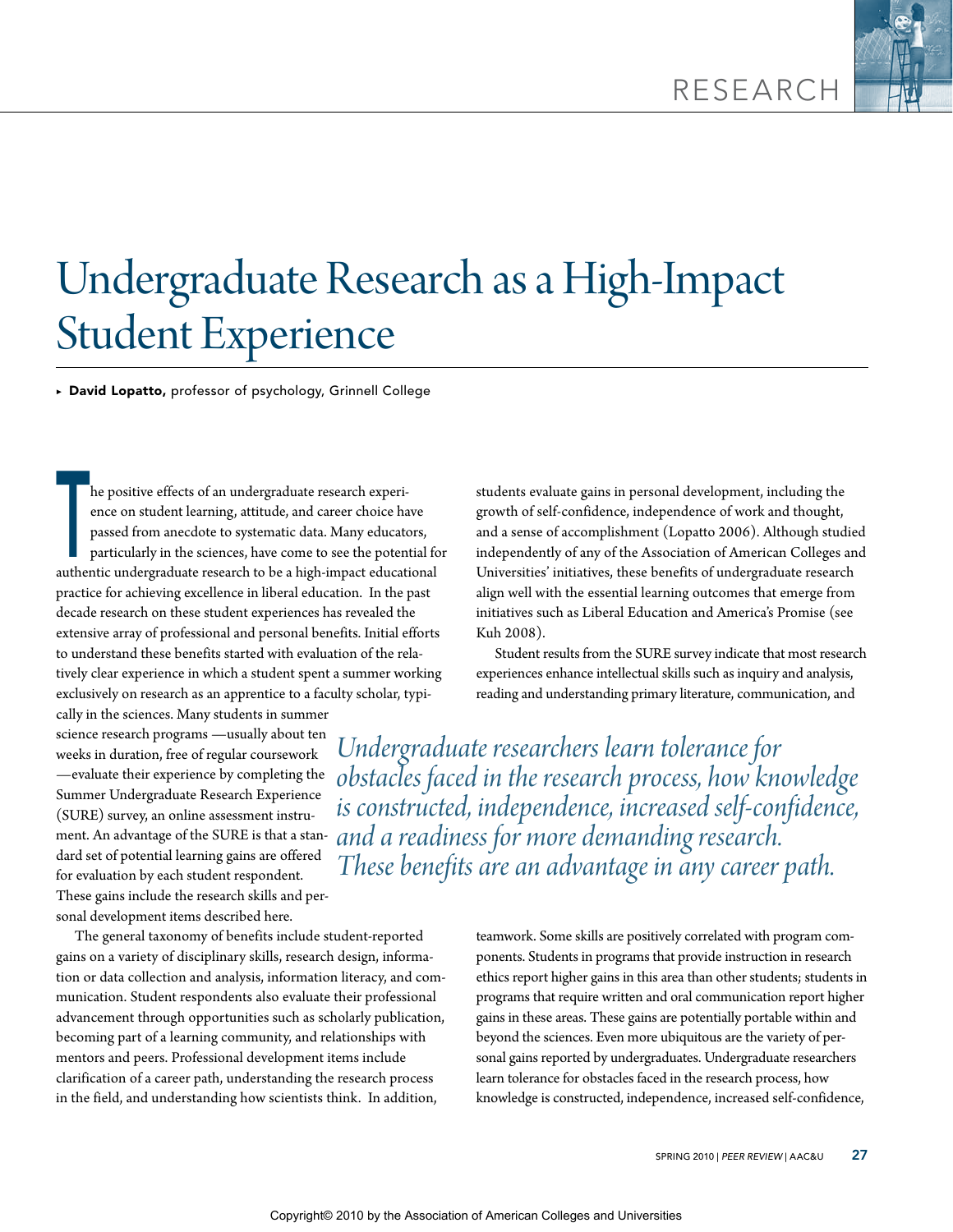and a readiness for more demanding research. These benefits are an advantage in any career path.

Less clear is the effect of the research experience on the student's choice of career. In science, it has long been believed that a research experience compels the student's interest in a science career. The evidence for this belief is equivocal. Most undergraduate research experiences are undertaken by third- and fourth-year students who have already declared a science major. Many of these students have been interested in science since high school. They find the undergraduate experience interesting and useful, but its effect on their career plans is subtle. Sometimes students will use the research experience to fine-tune their career plans. For example, at the conclusion of a summer research program, about 15 percent of students who initially thought of themselves as premedical students migrate toward planning for science PhD programs. For students already interested in science, undergraduate research has the benefit of adding to the student's credentials for being admitted to graduate school, so the experience has instrumental value in continuing the student's career trajectory. To expand recruitment beyond the upper-level students, a recent trend in undergraduate research programs is to recruit younger students — including first-year college or even high school students —on the premise that an early research experience will capture the interest of a student who has not yet decided on a career. Evidence for the success of this strategy has not yet accumulated, and there are grounds for skepticism. Young students who have not committed to a career track may feel a strong desire to keep their options open and sample among a variety of valuable experiences, such as travel or internship experiences.

The SURE survey provides a picture of short-term student evaluations of the research experience. As with any research

program, the success in describing the benefits of undergraduate research was accompanied by new questions. Questions about the generalizability of the initial findings, based on students enrolled in liberal arts colleges, were answered when the survey results were replicated in a larger array of colleges, including master's institutions and research universities. Now additional questions about the role of mentoring, the long-term effects of the research experience, and the adaptation of research experiences to courses within the regular curriculum drive new inquiries into the undergraduate research experience.



#### **THE RESEARCH COMMUNITY**

Many educators, as well as employers, feel that contemporary undergraduate researchers have a better experience if they work with other undergraduates as teammates or peer mentors. The SURE survey asks the student if he or she works with a team of researchers. The variations in team structure are difficult to characterize. Some research teams work closely on one project; others divide their labor among separate but related projects. Some undergraduates work only with peers, while other work in diverse groups of undergraduates, graduate students, and other researchers. Given the complexity of the phrase "work with others," perhaps the most interpretable response option is "I work alone." About 25 percent of student survey respondents report that they work alone. They may be missing something. Working with other undergraduates on research is evaluated as either moderately or significantly enhancing the research experience by almost 80 percent of students who work in teams. Most student teams are composed of undergraduates who work as equal partners; only one group in ten reports that an undergraduate has assumed the role of peer mentor. The peer mentor is an undergraduate student, typically older and more experienced than the other students in the research group, who is formally or informally given the responsibility of teaching, supporting, and helping the other members in the group. Recent survey results indicate that although peer mentors rarely receive formal training, most rate their experience as positive or very positive, and nearly all would choose to mentor again if they could. Peer mentors report that they enjoy the teaching aspect of the role and the responsibility assigned to them. They seldom report that they were on their own too often or were given responsibility beyond their experience. Peer mentors report many benefits for themselves as a result of the mentoring experience. They gain confidence as researchers, increase their motivation to work on the research, deepen their understanding of the research project, and improve their communication skills. When asked to evaluate their experience on the list of standard learning gains in the SURE survey, peer mentors as a group evaluate their gains as greater than the gains reported by a comparison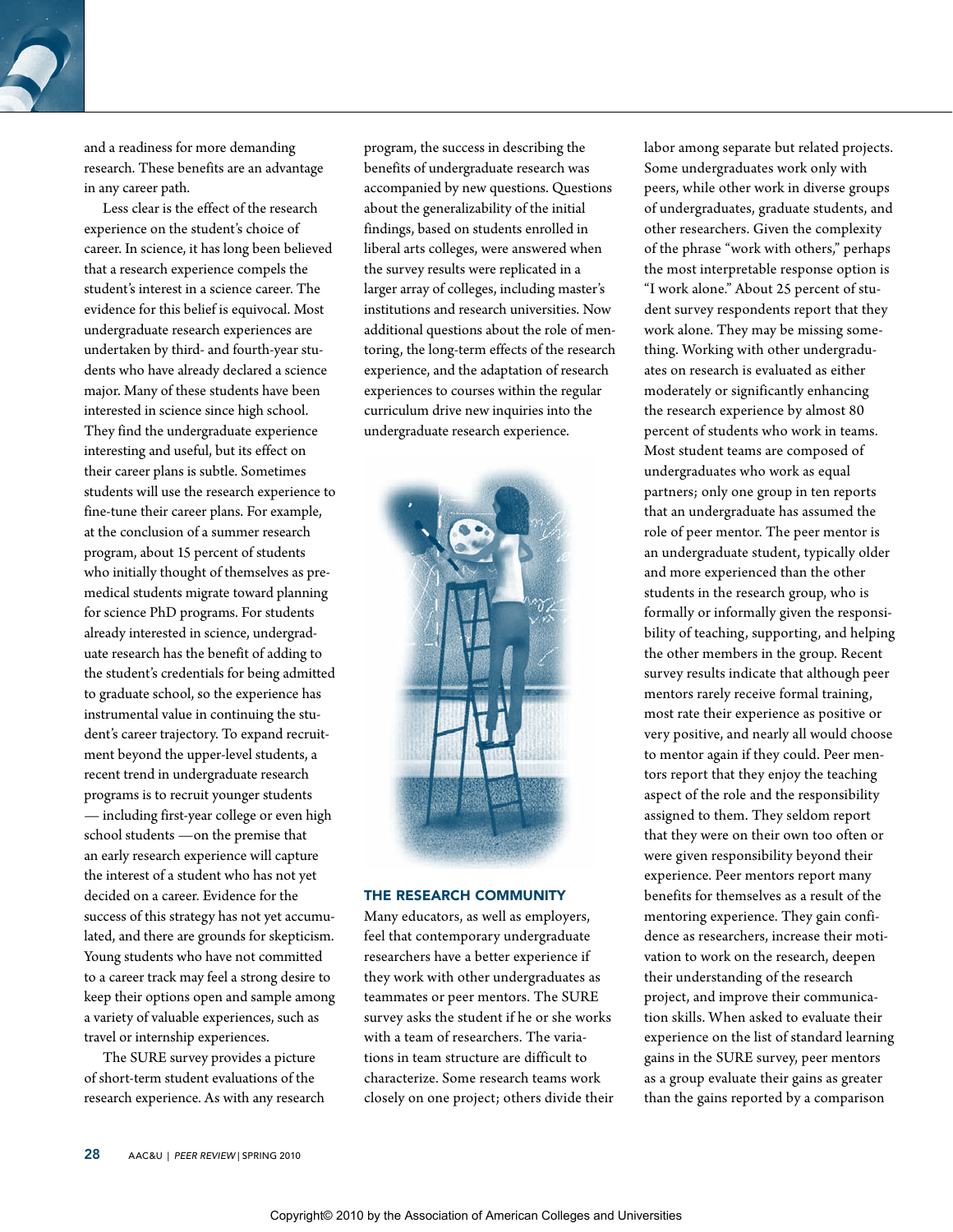

cohort of students who had no peer mentoring in their research experience.

How do students react to the presence of a peer mentor? The SURE survey provides an opportunity for these students to evaluate this experience. Most students who worked with a peer mentor evaluated the experience as positive. Over 80 percent of these students agree or strongly agree with the assertions that the peer mentor "helped me appreciate the significance of the research;" "understood my concerns about doing research;" and "had a significant positive impact on my research experience." Most of these respondents disagreed that the use of peer mentors enabled the faculty or graduate mentors to ignore them, so the presence of a peer mentor does not mean that the research supervisor is absent from the group. Students who were not peer mentors but had access to a peer mentor in their group also reported higher learning gains than students who had no peer mentoring in their experience. The survey data supports the conclusion that the inclusion of peer mentors in research groups enhances the experience of both the mentors and the mentored.

Every undergraduate researcher has a graduate, postdoc, or faculty supervisor functioning as a mentor, and some have more than one. Recent survey data indicate that about 66 percent of undergraduate researchers work primarily with faculty mentors, about 12 percent work primarily with graduate student mentors, 9 percent work with postdocs, and the rest work with other professionals such as industry researchers at a commercial or government site. Students at primarily undergraduate institutions are most likely to have faculty mentors. A great deal of responsibility is placed on the shoulders of the research mentor. Mentors are described as teachers, coaches, career advisers, and gatekeepers to the community of scholars. But does mentoring really matter? The SURE survey permits student respondents to evaluate their

mentor. This evaluation may be correlated with other responses. In each year of SURE data, the report of learning gains correlates directly with the evaluation of the student's mentor. The majority of the evaluations are positive, and over the last three years we have accumulated over 5,000 cases that permit a statistical analysis. When we examine the students' reported learning gains, we find a clear almost step-wise relation between the students' opinion of the mentor and the pattern of student learning gains. Students who rated their supervisor as an "outstanding mentor" reported significantly higher gains than those who rated their supervisors "above average," who in turn reported higher gains than students who rated their supervisors as

*There is one more benefit of a good research experience that may be simply stated: a research experience helps one to be a better student.* 

"average," and so on. As impressive as this pattern is, the quantitative approach does not capture the range of benefits of good mentoring. The social relationships among research group members have a strong impact on the undergraduate researcher's plans for continuing her education in the research field. As one student wrote on her survey, "These interpersonal relationships are just as important to me as the research itself." The observation occurred in the context of explaining that she was leaving her planned science career path because of poor mentoring (Lopatto 2009).

## Research and the curriculum

As the epitome of the undergraduate research experience, the summer research program offers a refined look at the benefits of the experience, but other forms of the experience exist. Many research

opportunities occur during the academic year as independent study, honors work, or paid positions. The SURE survey asks students to evaluate the relative benefits of doing research during the summer or during the academic year, when research time competes with courses and other activities. Students recognize the tension between research time and class time during the academic year. Almost two-thirds of survey respondents report that it is difficult to balance research and coursework. More than half characterize research as more interesting than coursework, and only about 18 percent report learning more from courses than from their research experience. Despite the tension caused by competing demands on their

time, students report learning gains from academic-year research experiences in much the same way they report learning gains from summer experiences.

There is one more benefit of a good research experience that may be simply stated: a research experience helps one to be a better student. The presence of undergraduate researchers in a science course after they have had research experience may enhance their course experience. The effect of experienced undergraduate researchers on subsequent science course behavior is one of many questions to be explored through assessment. As a follow up to the SURE research, students who had completed the survey shortly after completing a summer experience were contacted again nine months later and asked to complete a follow-up survey. The results indicated that the students' longer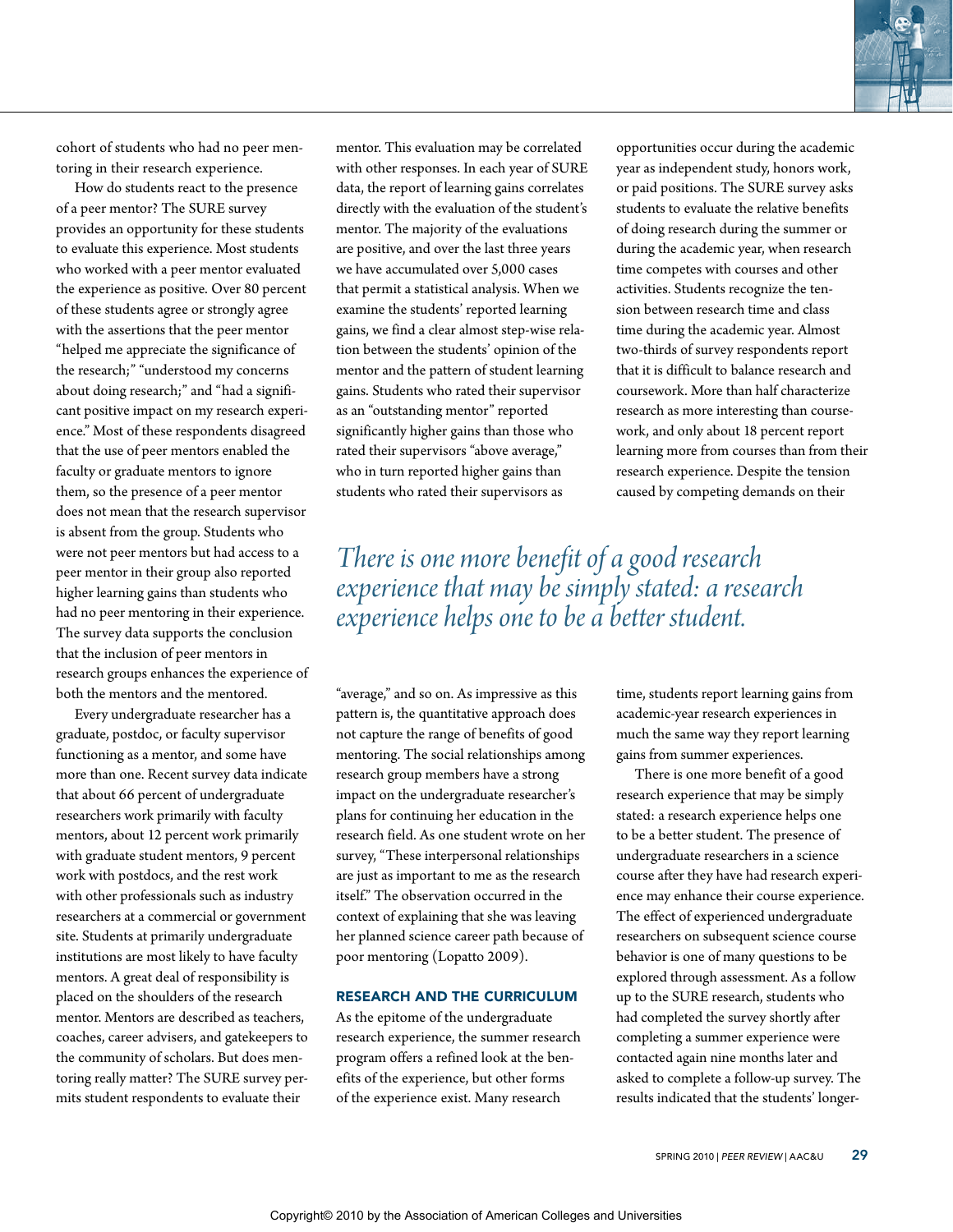term recollection of the experience slightly magnified their short-term evaluation of the learning experience. For students who enjoyed the experience, a reevaluation of learning gains yielded slightly higher mean scores than did the original SURE responses; for students who did not enjoy the experience, a reevaluation of learning gains yielded slightly lower mean scores than the original SURE responses. An encouraging result of the summer experience is that a majority of the students, reflecting on courses they had taken in the intervening months, reported that they felt that they were better able to think independently and formulate their own ideas, that they were more intrinsically motivated to learn, and that they had become more active learners. One student commented, "I became more driven to do well in my science classes, since I saw more meaning to them."

Students benefit from academic-year research experiences and carry the benefit into the classroom. Another variation on the research experience is to embed the experience in an existing course. How do students benefit from research or "research-like" experiences embedded in the course curriculum? There is wide variety in the approaches to infusing research experiences into courses, ranging from precise focus on one aspect of the research experience (such as reading primary literature or analyzing data) to complete immersion in research as the central activity (such as the "phage hunters" courses supported by the Howard Hughes Medical Institute). With a variation on the SURE called the CURE (Classroom Undergraduate Research Experiences), we have been able to survey a variety of undergraduate science courses that exhibit more or less research-like quality. Although high research-like courses differ from traditional courses to the degree that they employ activities such as group work, reading primary literature, and

data collection and analysis, the signature distinction is that in high research-like courses, undergraduate students conduct research in which the outcome is not known (even to the course instructor) and have at least some input into the research topic and design of the methodological approach. Students in high research-like courses report learning gains similar in kind and degree to gains reported by students in dedicated summer research programs. Students in high research-like courses often report higher gains than summer researchers in those areas that might be covered more completely in a class setting, such as skill in science writing, learning ethical conduct, and understanding primary literature. Most of the reported learning gains by this group are higher than gains reported by students in traditional lecture and lab courses. Traditional courses are not without advantages: students in those courses rate their learning gains higher than students in high research-like courses on a few familiar items, including listening to lectures, reading a textbook, and taking tests.

## Future directions

As current research questions are explored and answers emerge, still more questions occur. Interdisciplinary coursework and research experiences, either between the scientific disciplines or between science, social science, and humanities, are becoming more frequent. The SURE survey data from ostensibly interdisciplinary research areas—neuroscience or bioinformatics, for example—indicates that undergraduate researchers working in interdisciplinary areas report benefits similar to undergraduate researchers working in the traditional disciplines. The prototypical interdisciplinary research experience is elusive in that students may not realize they are "having" an interdisciplinary experience. One student engaged in a neuroscience project, a nominally

interdisciplinary area, was asked if her work was interdisciplinary and replied, "No, it's neuroscience." In an effort to capture the essential features and the benefits of interdisciplinary experiences, a collaboration involving a group of liberal arts colleges and funded by the Howard Hughes Medical Institute is studying interdisciplinary course work in the sciences. A branch of this effort is the Research on the Integrated Science Curriculum (RISC) survey, an outgrowth of the SURE and CURE survey work. In a preliminary study, course instructors complete a version of the RISC that provides a list of items related to course goals and pedagogies. Later in the term, students evaluate their learning experience on the same items. Preliminary results indicate a correspondence between the instructor's emphasis on interdisciplinary problems and students' reports of interdisciplinary learning. A cluster of course characteristics, including learning to ask "big questions," reading literature from multiple disciplines, working on a problem that requires integrating two or more disciplines, and learning that disciplines may approach problems in different and sometimes conflicting ways, are emphasized by instructors and reported as learning gains by students. It is too early to tell if this approach will help us understand interdisciplinary research and course experiences, but the effort illustrates that the high-impact practice of undergraduate research still provokes interesting questions for research on student learning.

## **REFERENCES**

- Kuh, G. 2008. *High-impact educational practices: What they are, who has access to them, and why they matter*. Washington, DC: Association of American Colleges and Universities.
- Lopatto, D. 2006. Undergraduate research as a catalyst for liberal learning. *Peer Review* 8 (1): 22–25.

. 2009. *Science in solution: The impact of undergraduate research on student learning.*  Tucson, AZ: The Research Corporation.